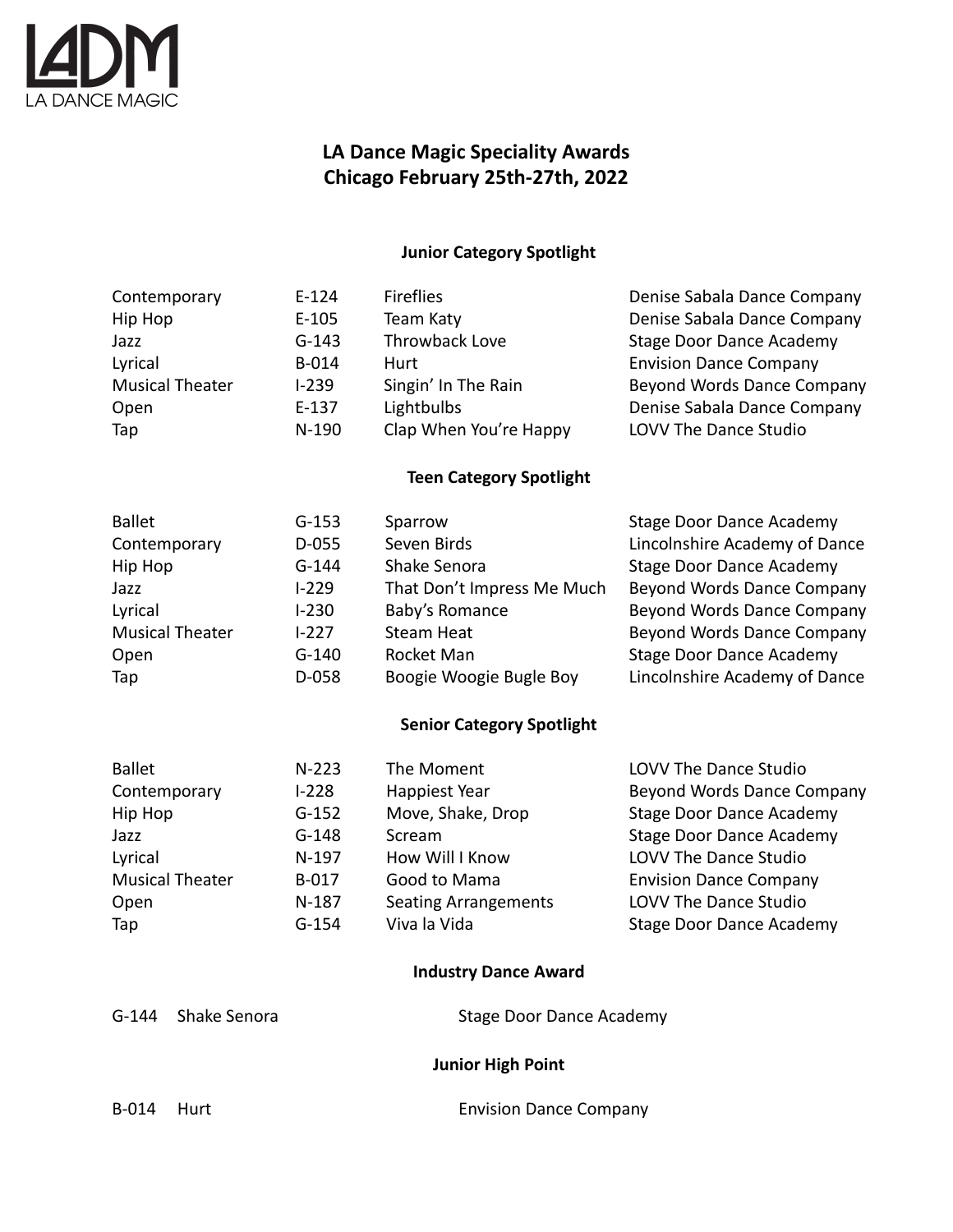

## **Teen High Point**

G-144 Shake Senora Stage Door Dance Academy

#### **Senior High Point**

I-228 Happiest Year **Beyond Words Dance Company** 

# **LA Dance Magic Cuz Awards Chicago February 25th-27th, 2022**

## **Mini/JR Prep/JR**

#### **Cuz of the Staging & Choreography**

| E-097                                               | Hairspray                                                      | Denise Sabala Dance Company   |  |
|-----------------------------------------------------|----------------------------------------------------------------|-------------------------------|--|
|                                                     | Cuz You Took Us To ChurchHallelujah!                           |                               |  |
| B-016                                               | Saved                                                          | <b>Envision Dance Company</b> |  |
|                                                     | <b>Cuz of the Commitment to Your Characters &amp; Full Out</b> |                               |  |
| $G-141$                                             | Hard Knock Life                                                | Stage Door Dance Academy      |  |
|                                                     | Cuz of the TapHappy Joyous & Free                              |                               |  |
| $N-190$                                             | Clap When You're Happy                                         | <b>LOVV The Dance Studio</b>  |  |
| <b>Cuz of the Smart, Clever &amp; So Well Done!</b> |                                                                |                               |  |
| $1-239$                                             | Singin' In The Rain                                            | Beyond Words Dance Company    |  |